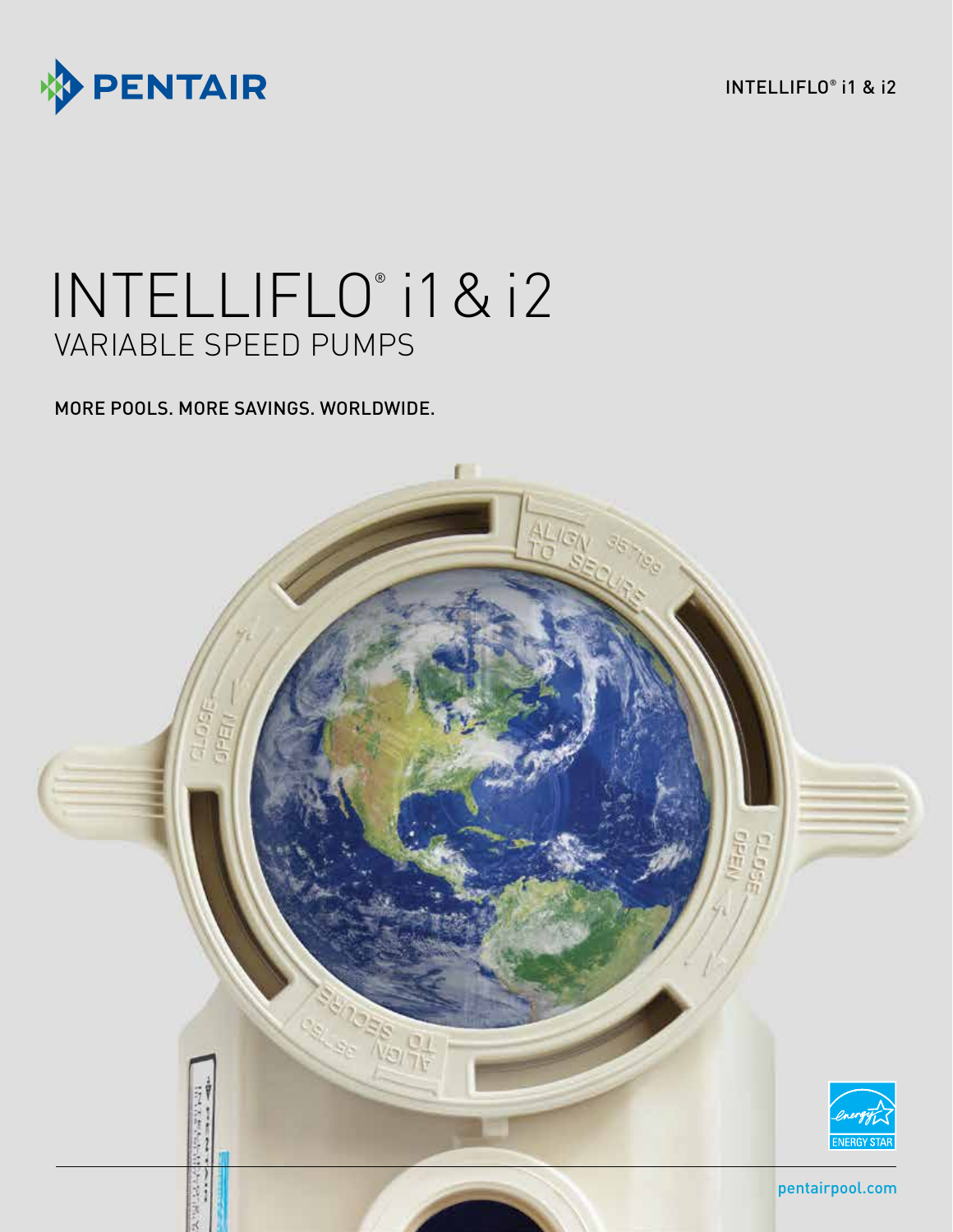### **Installed in more pools worldwide than any other variable speed pump.**

RELIABILITY AND SAVINGS. THAT'S WHY POOL BUILDERS, RETAILERS AND SERVICE PROFESSIONALS COUNT ON PENTAIR.

SURFINGER



The new keypad is rotatable for easy access and has an optional wall mount kit that's sold separately.

#### THE WORLD'S MOST POPULAR VARIABLE SPEED PUMP IS ALSO MORE VERSATILE.

i1

If your pool is in an area that restricts the rate of flow on replacement pumps, the IntelliFlo® i1 Pump may be your ideal choice. Its hydraulic design reduces flow rates while providing the significant energy savings you'd expect from a Pentair variable speed pump. The i1 pump also has a maximum rating of 7 amps, which helps make retrofits easier in applications that are limited by existing wire gauge size. Plus, it's just as quiet and reliable as ever.

### i2 THE PUMP GIVES YOU ALL THE FEATURES YOU WANT AND THE SMARTER CHOICES YOU NEED.

The IntelliFlo i2 pump provides all the great features that have made our flagship IntelliFlo pumps the best-selling industry standard. But, the IntelliFlo i2 pump is hydraulically engineered to provide maximum performance on a 15-amp breaker. It has a maximum rating of 11.8 amps, which makes retrofits easier in applications that are limited by existing wire gauge size. Energy efficient, automation ready and technologically advanced—now *that's* a smart choice.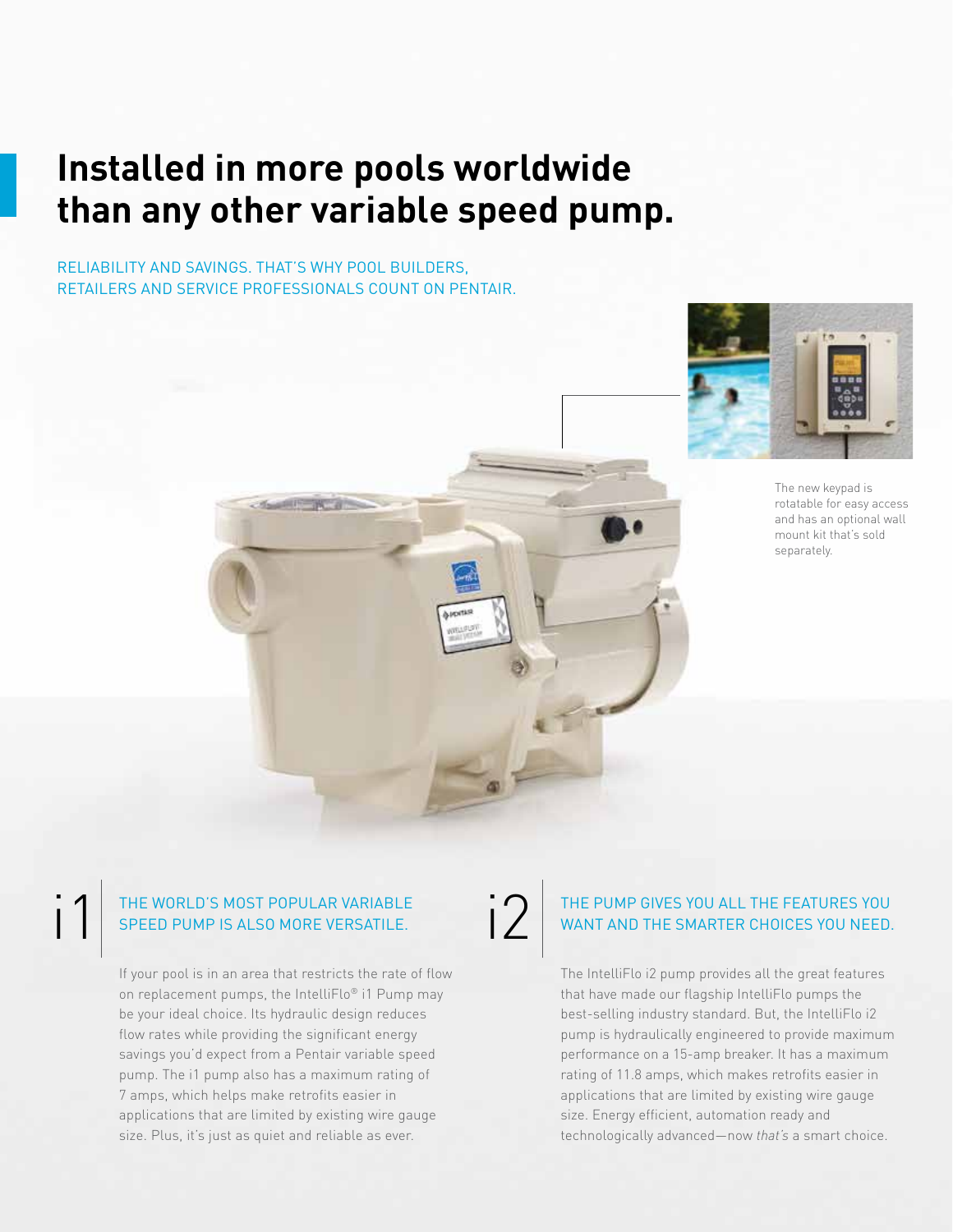## **Saving energy means saving money.**

#### INTELLIFLO PUMP INNOVATIONS ADD UP TO GREATER EFFICIENCY, ENERGY SAVINGS AND UNIVERSAL APPEAL.

IntelliFlo variable speed pumps started an energy-savings revolution. No wonder they're the world's best-selling variable speed pumps. And, the IntelliFlo i1 and i2 pumps just got better. With energy savings of up to 90%\* versus conventional pumps, a new easy-to-read rotatable keypad and advanced programming capabilities, pool pros and pool owners love them even more. Plus, they have a record of proven field reliability that no competitor can match.

\* Savings based on variable speed pump compared to a single-speed pump running 12 hours per day at an average of \$0.16 per kWh in a 20,000-gallon pool. Actual savings may vary based on local utility rates, pool size, pump run time, pump horsepower, pump rpm, plumbing size and length, pump model, service factor and other hydraulic factors.

### **Whatever features you fancy, these IntelliFlo pumps can handle them, even remotely.**

### DESIGNED TO HANDLE YOUR POOL'S AUTOMATION NEEDS AND STILL DELIVER MAXIMUM ENERGY EFFICIENCY.

To meet your pool's needs today—and be ready for upgrades tomorrow—there's no better choice than the IntelliFlo i1 or i2 Variable Speed Pump. Designed to pair with Pentair EasyTouch® or IntelliTouch® Automation Systems, these advanced pumps can be programmed to deliver the right flow required for filtration, water features, spas and other equipment. With IntelliFlo i1 and i2, you can add equipment and features, or change them, without reducing pump performance and while still providing maximum energy efficiency.



**Energy savings of up to 90%\*** Moves water more efficiently at lower speeds





The IntelliFlo i1 and i2 pumps interface with Pentair automation systems to give you the convenience of mobile device control.\*\*